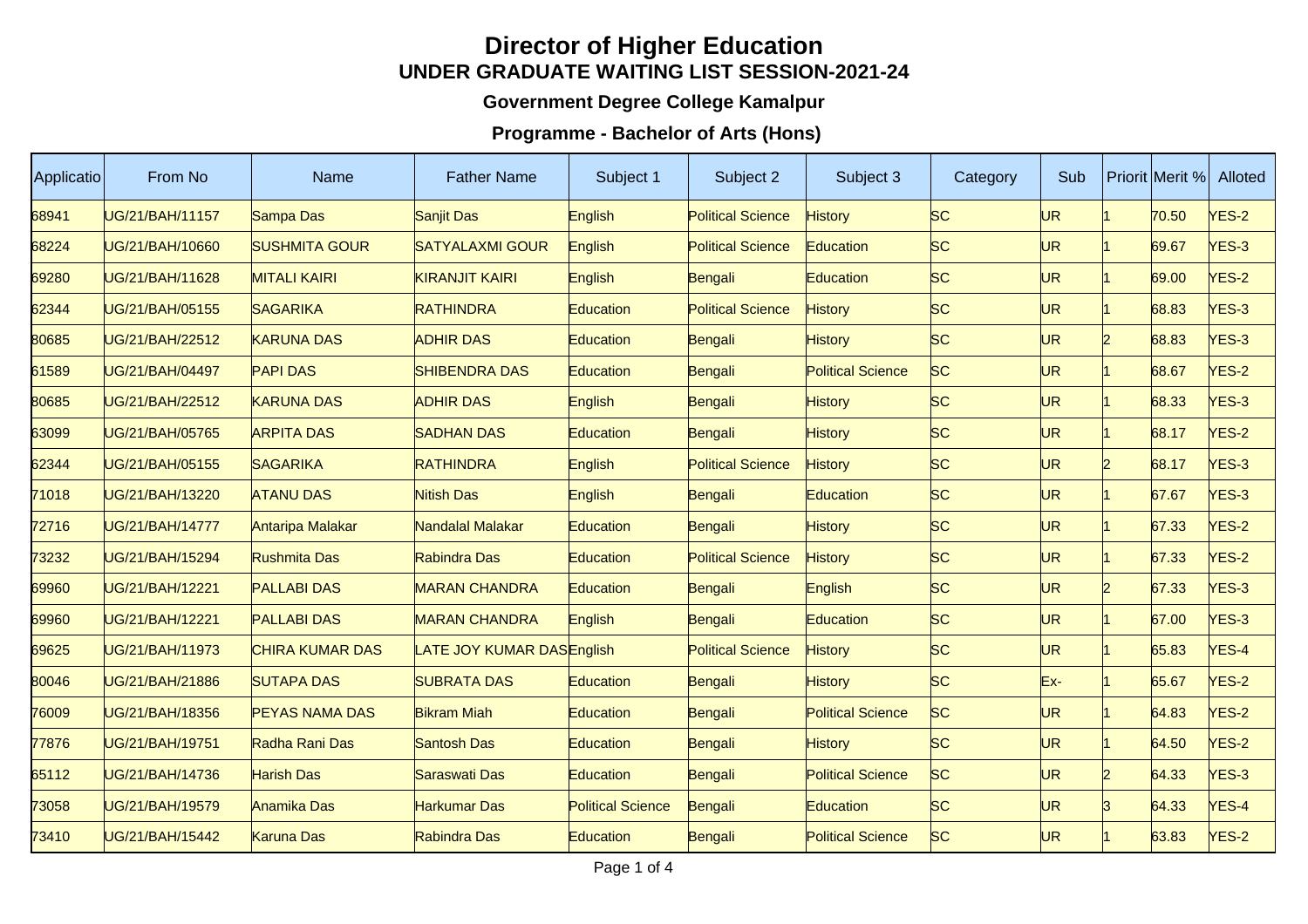| Applicatio | From No         | <b>Name</b>               | <b>Father Name</b>     | Subject 1                | Subject 2                | Subject 3                | Category  | Sub       |    | Priorit Merit % | Alloted |
|------------|-----------------|---------------------------|------------------------|--------------------------|--------------------------|--------------------------|-----------|-----------|----|-----------------|---------|
| 79547      | UG/21/BAH/21318 | <b>RESMI DAS</b>          | <b>RATISH DAS</b>      | Education                | <b>Political Science</b> | <b>History</b>           | <b>SC</b> | UR        |    | 63.67           | $VES-3$ |
| 81698      | UG/21/BAH/23618 | <b>SARUJ DAS</b>          | <b>SAMIR DAS</b>       | <b>Education</b>         | Bengali                  | <b>Political Science</b> | <b>SC</b> | UR        |    | 63.50           | YES-3   |
| 79547      | UG/21/BAH/21318 | <b>RESMI DAS</b>          | <b>RATISH DAS</b>      | <b>Political Science</b> | Education                | <b>History</b>           | <b>SC</b> | UR        |    | 63.50           | YES-3   |
| 69143      | UG/21/BAH/11397 | Rimpa Das                 | <b>Shyamal Das</b>     | Bengali                  | Education                | <b>History</b>           | <b>SC</b> | UR.       |    | 63.33           | $VES-3$ |
| 73058      | UG/21/BAH/19579 | Anamika Das               | Harkumar Das           | Education                | Bengali                  | <b>Political Science</b> | <b>SC</b> | UR        |    | 63.17           | YES-4   |
| 70456      | UG/21/BAH/12712 | <b>BEAUTY SUKLADAS</b>    | Sadhan Sukladas        | Bengali                  | <b>Political Science</b> | Education                | <b>SC</b> | UR        |    | 63.00           | YES-4   |
| 81698      | UG/21/BAH/23618 | <b>SARUJ DAS</b>          | <b>SAMIR DAS</b>       | <b>Political Science</b> | Bengali                  | <b>Education</b>         | <b>SC</b> | UR.       | 12 | 63.00           | $VES-3$ |
| 70456      | JG/21/BAH/12712 | <b>BEAUTY SUKLADAS</b>    | Sadhan Sukladas        | Education                | <b>Political Science</b> | History                  | SC        | UR        | R  | 63.00           | YES-4   |
| 69010      | UG/21/BAH/11337 | <b>MOUSUMI DAS</b>        | <b>SUKANTA DAS</b>     | English                  | Bengali                  | <b>Education</b>         | <b>SC</b> | UR        |    | 62.67           | YES-3   |
| 68853      | UG/21/BAH/11044 | Ripa Das                  | Sajal Das              | English                  | Bengali                  | <b>Political Science</b> | SC        | UR.       |    | 62.67           | $VES-2$ |
| 70456      | UG/21/BAH/12712 | <b>BEAUTY SUKLADAS</b>    | Sadhan Sukladas        | <b>Political Science</b> | Education                | History                  | SC        | UR        | 12 | 62.67           | YES-4   |
| 73058      | UG/21/BAH/19579 | Anamika Das               | Harkumar Das           | Bengali                  | <b>Political Science</b> | <b>Education</b>         | <b>SC</b> | UR        |    | 62.50           | YES-4   |
| 62946      | UG/21/BAH/05463 | <b>BINATA DAS</b>         | <b>SAMIRAN DAS</b>     | <b>Political Science</b> | Education                | History                  | <b>SC</b> | UR.       |    | 62.17           | $NES-3$ |
| 62099      | UG/21/BAH/04733 | <b>SANGITA DAS</b>        | <b>SUJIT DAS</b>       | Bengali                  | <b>Political Science</b> | History                  | <b>SC</b> | UR        |    | 62.00           | $NES-2$ |
| 68337      | UG/21/BAH/10656 | <b>SAGARIKA MALAKAR</b>   | <b>SUJIT MALAKAR</b>   | Education                | <b>Political Science</b> | <b>History</b>           | <b>SC</b> | UR        |    | 61.83           | YES-3   |
| 62946      | UG/21/BAH/05463 | <b>BINATA DAS</b>         | <b>SAMIRAN DAS</b>     | Education                | <b>Political Science</b> | <b>History</b>           | <b>SC</b> | UR        |    | 61.83           | $NES-3$ |
| 69143      | UG/21/BAH/11397 | Rimpa Das                 | <b>Shyamal Das</b>     | Education                | Bengali                  | History                  | <b>SC</b> | UR        |    | 61.83           | YES-3   |
| 70554      | UG/21/BAH/12945 | <b>PRASENJIT MALAKAR</b>  | <b>JAYANTA MALAKAR</b> | <b>Political Science</b> | Bengali                  | <b>History</b>           | <b>SC</b> | <b>UR</b> |    | 61.83           | $NES-2$ |
| 76751      | UG/21/BAH/18874 | <b>DIPALI SUKLABAIDYA</b> | <b>Bikram Miah</b>     | Education                | Bengali                  | <b>Political Science</b> | SC        | UR        |    | 61.83           | $NES-3$ |
| 65112      | UG/21/BAH/14736 | Harish Das                | Saraswati Das          | Bengali                  | <b>Political Science</b> | <b>Education</b>         | <b>SC</b> | UR        |    | 61.50           | $NES-3$ |
| 69267      | UG/21/BAH/11517 | <b>Marani Das</b>         | Surjya Das             | Bengali                  | <b>Political Science</b> | <b>History</b>           | <b>SC</b> | UR        |    | 61.50           | YES-3   |
| 76751      | UG/21/BAH/18874 | <b>DIPALI SUKLABAIDYA</b> | <b>Bikram Miah</b>     | <b>Political Science</b> | Bengali                  | Education                | SC        | UR.       |    | 61.50           | $YES-3$ |
| 64472      | UG/21/BAH/19513 | Ringki Das                | Abinash Das            | <b>Political Science</b> | Bengali                  | Education                | SC        | UR.       | 2  | 61.50           | $YES-3$ |
| 66589      | UG/21/BAH/08723 | <b>Chunilal Das</b>       | Subhash Chandra Das    | <b>Political Science</b> | Education                | History                  | SC        | UR.       |    | 61.50           | YES-4   |
| 78262      | UG/21/BAH/20041 | <b>KARTIK DAS</b>         | Kajal Das              | Bengali                  | Education                | <b>History</b>           | SC        | UR.       |    | 61.33           | $YES-2$ |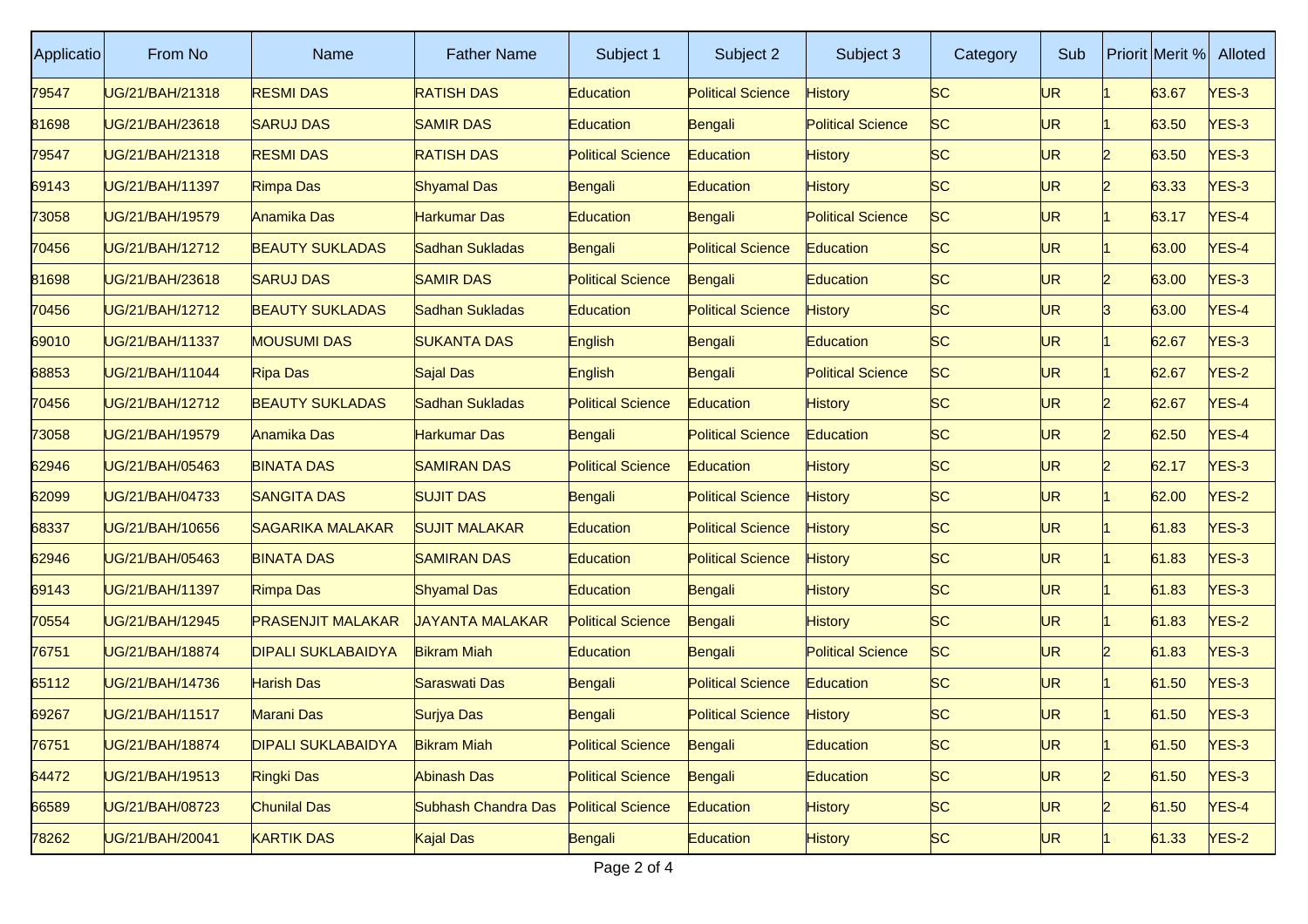| Applicatio | From No         | <b>Name</b>                | <b>Father Name</b>        | Subject 1                | Subject 2                | Subject 3                | Category  | Sub |                | Priorit Merit % | Alloted |
|------------|-----------------|----------------------------|---------------------------|--------------------------|--------------------------|--------------------------|-----------|-----|----------------|-----------------|---------|
| 59653      | UG/21/BAH/03079 | Bani Malakar               | Chandan Malakar           | Bengali                  | Education                | History                  | <b>SC</b> | UR  |                | 61.33           | $NES-2$ |
| 80793      | UG/21/BAH/22464 | <b>TAPAS DAS</b>           | <b>SACHINDRA DAS</b>      | Education                | <b>Political Science</b> | <b>History</b>           | <b>SC</b> | UR  |                | 61.33           | YES-3   |
| 75532      | UG/21/BAH/17633 | <b>BIPLAB SUKLA BAIDYA</b> | <b>Bikram Miah</b>        | Education                | Philosophy               | Physical Education SC    |           | UR  |                | 61.33           | $NES-2$ |
| 69267      | UG/21/BAH/11517 | <b>Marani Das</b>          | Surjya Das                | <b>Political Science</b> | Bengali                  | History                  | <b>SC</b> | UR. |                | 61.33           | $NES-3$ |
| 66589      | JG/21/BAH/08723 | <b>Chunilal Das</b>        | Subhash Chandra Das       | Education                | <b>Political Science</b> | History                  | SC        | UR  |                | 61.00           | YES-4   |
| 69048      | UG/21/BAH/11277 | Anamika Das                | <b>Amal Chandra Das</b>   | Bengali                  | <b>History</b>           | English                  | <b>SC</b> | UR  |                | 60.83           | YES-3   |
| 72907      | UG/21/BAH/15029 | <b>AKASH DAS</b>           | <b>KISHOR DAS</b>         | <b>Political Science</b> | Bengali                  | Education                | <b>SC</b> | UR. |                | 60.67           | $VES-3$ |
| 78777      | UG/21/BAH/22040 | <b>Karuna Das</b>          | Kanai Lal Das             | Bengali                  | Education                | History                  | SC        | UR  |                | 60.50           | $NES-2$ |
| 69048      | UG/21/BAH/11277 | Anamika Das                | <b>Amal Chandra Das</b>   | English                  | Bengali                  | <b>History</b>           | <b>SC</b> | UR  |                | 60.50           | YES-3   |
| 80793      | UG/21/BAH/22464 | <b>TAPAS DAS</b>           | <b>SACHINDRA DAS</b>      | Bengali                  | <b>Political Science</b> | <b>History</b>           | <b>SC</b> | UR. | 12             | 60.50           | $VES-3$ |
| 79526      | JG/21/BAH/21233 | <b>PAPRI MALAKAR</b>       | <b>SUBODH MALAKAR</b>     | Education                | Bengali                  | <b>Political Science</b> | <b>SC</b> | UR  | 12             | 60.50           | YES-3   |
| 66589      | UG/21/BAH/08723 | Chunilal Das               | Subhash Chandra Das       | Bengali                  | <b>Political Science</b> | <b>History</b>           | <b>SC</b> | UR  |                | 60.50           | YES-4   |
| 81034      | UG/21/BAH/22797 | <b>Asish Das</b>           | <b>Harilal Das</b>        | Education                | <b>Political Science</b> | <b>History</b>           | <b>SC</b> | UR. |                | 60.17           | $YES-2$ |
| 79526      | JG/21/BAH/21233 | <b>PAPRI MALAKAR</b>       | <b>SUBODH MALAKAR</b>     | Bengali                  | <b>Political Science</b> | Education                | <b>SC</b> | UR  |                | 60.00           | YES-3   |
| 64472      | UG/21/BAH/19513 | Ringki Das                 | Abinash Das               | Bengali                  | <b>Political Science</b> | Education                | <b>SC</b> | UR  |                | 59.67           | YES-3   |
| 61810      | UG/21/BAH/04503 | <b>Ripu Das</b>            | Radha Charan Das          | Bengali                  | <b>Political Science</b> | <b>History</b>           | <b>SC</b> | UR  |                | 59.67           | $YES-2$ |
| 68250      | UG/21/BAH/10634 | <b>Jestasish Das</b>       | <b>Ratish Chandra Das</b> | Education                | Bengali                  | History                  | <b>SC</b> | UR  |                | 59.17           | YES-3   |
| 74621      | UG/21/BAH/19962 | <b>RAHUL BISWAS</b>        | CHITTARANJAN              | <b>Political Science</b> | Bengali                  | <b>History</b>           | <b>SC</b> | UR  |                | 59.17           | YES-4   |
| 64721      | UG/21/BAH/07138 | <b>SOURAP NAMASUDRA</b>    | SADANANDA                 | Bengali                  | Education                | <b>History</b>           | <b>SC</b> | UR  |                | 59.00           | $YES-2$ |
| 80220      | UG/21/BAH/22078 | <b>SAGAR DAS</b>           | <b>RASABALA DAS</b>       | Education                | Bengali                  | History                  | <b>SC</b> | UR  |                | 58.83           | $NES-3$ |
| 74621      | UG/21/BAH/19962 | <b>RAHUL BISWAS</b>        | CHITTARANJAN              | Education                | <b>Political Science</b> | <b>History</b>           | <b>SC</b> | UR  |                | 58.83           | YES-4   |
| 68250      | UG/21/BAH/10634 | <b>Jestasish Das</b>       | Ratish Chandra Das        | <b>Political Science</b> | Bengali                  | Education                | SC        | UR. | $\overline{2}$ | 58.67           | $YES-3$ |
| 74621      | UG/21/BAH/19962 | <b>RAHUL BISWAS</b>        | <b>CHITTARANJAN</b>       | History                  | Bengali                  | <b>Political Science</b> | SC        | UR. |                | 58.17           | $YES-4$ |
| 65898      | UG/21/BAH/08145 | Debapratim Das             | Palash Das                | History                  | Bengali                  | Education                | SC        | UR. |                | 57.83           | $YES-2$ |
| 80023      | UG/21/BAH/21780 | <b>Prasanjit Das</b>       | Niranjan Das              | <b>Education</b>         | Bengali                  | <b>History</b>           | SC        | UR. |                | 57.50           | $YES-2$ |